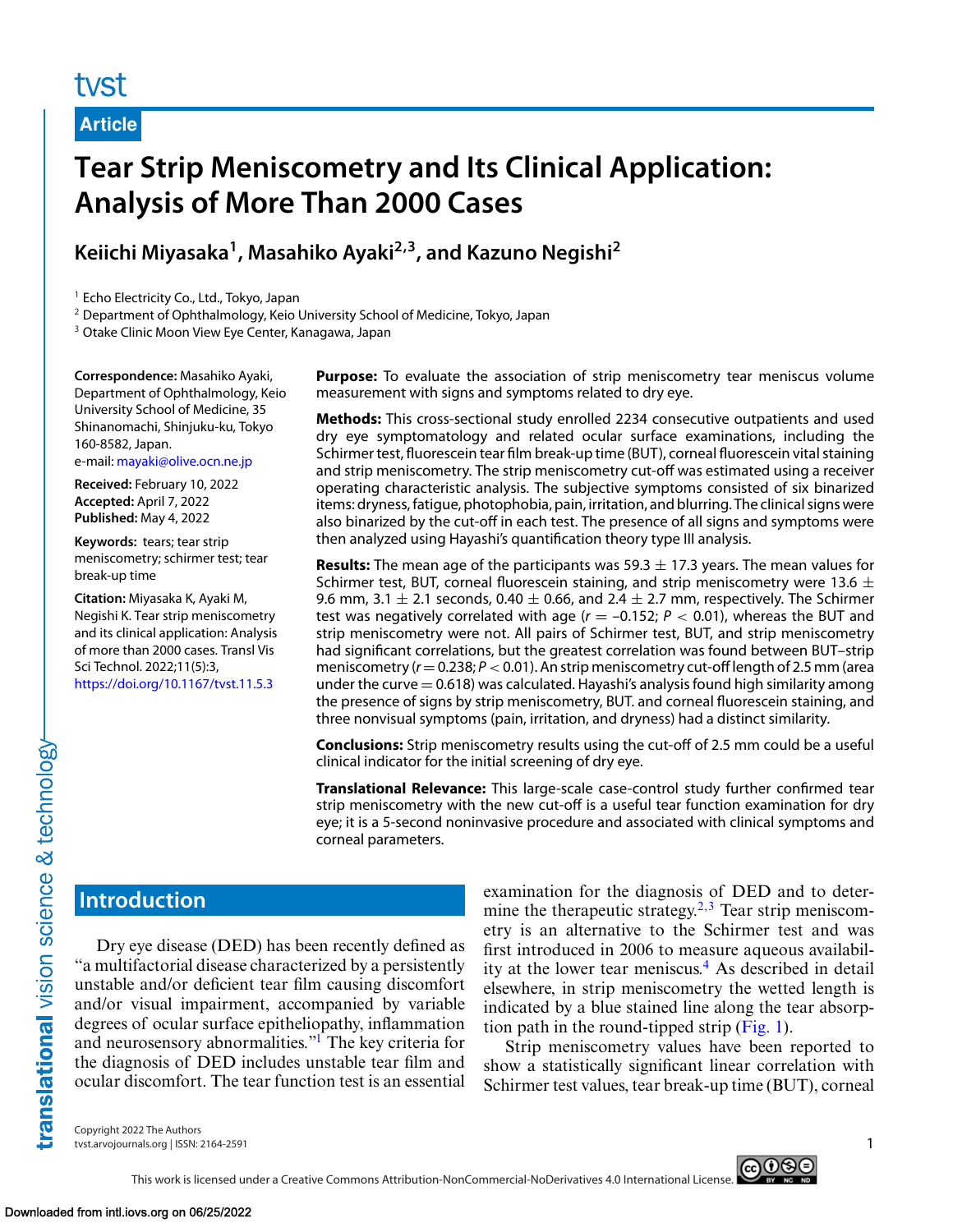

**<u>IIIIIIIIIIIIIIIIIIIIIIIIIIIIIIII</u>** æ.

**Figure 1.** Tear strip meniscometry using an SMTube. A strip of SMTube is designed to perform the tear volume measurements on both eyes. Its dimensions are 85 mm in length, 7 mm in width and, 0.3 mm thick. Once the tip of the SMTube strip is immersed in the tear meniscus on the ocular surface, tear liquid is instantaneously absorbed into and propagated along the column (tear absorption path) owing to capillary action. A blue dye is impregnated at the end the column to work as an indicator for the wetting length. The representative strip measures 5 mm in the left eye and 6 mm in the right eye.

staining score and tear meniscus height measurement by anterior segment optical coherence tomography.<sup>5,6</sup> Strip meniscometry has also been used for numerous clinical and experimental studies, including in veterinary medicine.<sup> $7-17$ </sup> However, the practical association of strip meniscometry and other DED-related parameters has not been determined fully. In particular, the cut-off value for strip meniscometry has not yet been repeatedly evaluated owing to the procedure being new.

This study aimed to evaluate the association between strip meniscometry tear meniscus volume measurement and DED-related signs and symptoms in a case series of more than 2000 samples. This study sought to identify the ideal cut-off value for strip meniscometry and explore the clinical applicability of strip meniscometry by correlating it with clinical tests and subjective DED-related symptoms.

### **Methods**

#### **Ethics Approval and Patient Recruitment**

The present cross-sectional study was conducted at Tsukuba Central Hospital from January 2016 to December 2020. The Institutional Review Boards and Ethics Committees of the Tsukuba Central Hospital (approved December 12, 2014, permission number 141201) and the Kanagawa Medical Association (approved November 12, 2018, permission number

<span id="page-1-0"></span>Tear Strip Meniscometry and Its Clinical Application *TVST* | May 2022 | Vol. 11 | No. 5 | Article 3 | 2

krec2059006) approved this study and participants were recruited from January 2019 to December 2020 at the Otake Clinic Moon View Eye Center. These studies were conducted in accordance with the Declaration of Helsinki. The need for consent was waived by the institutional review board. The Institutional Review Board and Ethics Committee of Keio University School of Medicine approved this study (28 June 2021; approval number 20210080) to permit authorship for authors (K.N. and M.A.) who have appointments in the Keio University School of Medicine.

#### **Inclusion and Exclusion Criteria**

Inclusion criteria was a best-corrected visual acuity of greater than 20/30 and participants were enrolled only at their first visit. Individuals were excluded if they had vitreoretinal disease, any ocular surgery in the previous month, or acute ocular disease in the previous 2 weeks.

### **Dry Eye Symptomatology and Ocular Surface Examinations**

We used dry eye symptomatology and related ocular surface examinations, including the Schirmer test, strip meniscometry, fluorescein BUT, and corneal fluorescein vital staining. During the examination, room temperature and humidity were maintained at  $21^{\circ}$ C to  $24^{\circ}$ C and  $40\%$  to  $60\%$ , respectively. Subjective symptoms used in this study were composed of six items: dryness, eye fatigue, photophobia, pain, irritation, and blurring. These were selected from the Dry Eye-Related Quality-of-Life Score question-naire,<sup>[18](#page-6-0)</sup> and their presence or absence were determined by questions.

Each patient underwent the ocular surface examinations of strip meniscometry testing, BUT, corneal fluorescein staining, and Schirmer testing, in that order.<sup>[19](#page-6-0)</sup> Strip meniscometry testing was performed using SMTube strips (Echo Electricity Co., Ltd., Fukushima, Japan).<sup>[7](#page-5-0)</sup> SMTube is a single-use medical device developed specifically for strip meniscometry testing. The tip of the SMTube strip was gently immersed into the lower tear meniscus on the lateral side of the eyelid without touching the cornea or the conjunctiva and statically held for 5 seconds. The resting tear immediately begun to be absorbed into the column part of SMTube with the tear propagation path stained by blue-colored dye. The length of the bluestaining was easily recognizable with the aid of the scale marks (millimeter units) printed on the strip, and the value was recorded as the strip meniscometry score.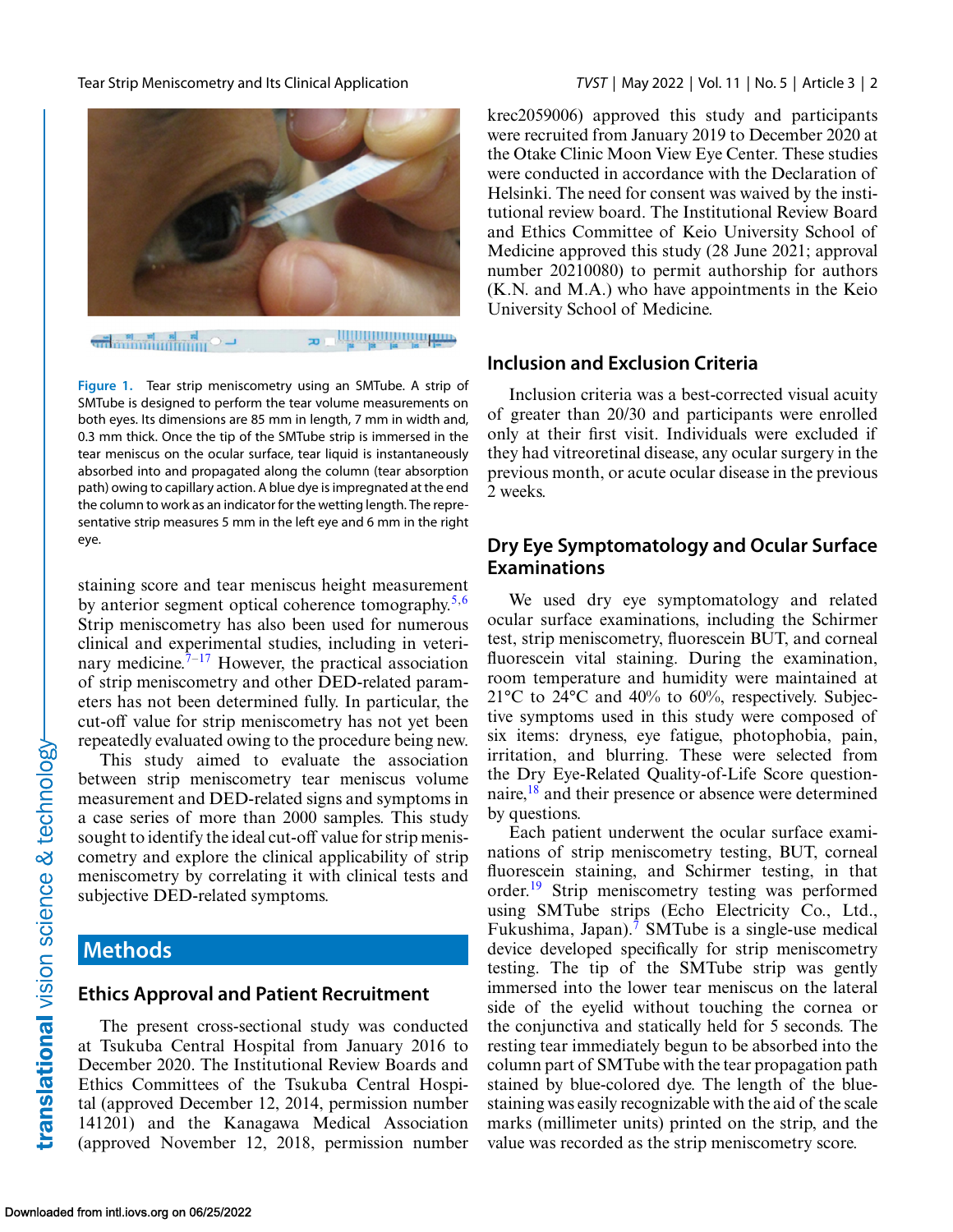Right before the BUT and corneal fluorescein staining measurements, two drops of saline solution on a fluorescein test strip (Showa Yakuhin Co., Tokyo, Japan) were gently placed onto the central lower lid margin. After several natural blinks from the patient, the BUT was measured three times, and the mean value was recorded as the BUT score. Corneal epitheliopathy severity was graded at 0 to 2 points, and used for the corneal fluorescein staining score. Schirmer test was performed using a dedicated strip (Showa Yakuhin Kako, Tokyo, Japan) without topical anesthesia. The Schirmer test strips were statically placed at the temporal sides of the lower conjunctival fornix for five minutes. The length of the wetted part of the strip was then read and recorded (millimeter units) as the Schirmer test score.

#### **Statistical Analysis**

To avoid a potential statistical bias for ocular surface examination results, only test scores obtained from the right eye were used in the present study. A correlation ratio was calculated for pairs between categorical symptom results and quantitative corneal and lacrimal scores. Pearson's correlation was used to evaluate the correlation coefficients among ocular surface examination results. The strip meniscometry cut-off was estimated using receiver operating characteristic curve analysis. The subjective symptoms consisted of six binarized items: dryness, fatigue, photophobia, pain, irritation, and blurring. To binarize each item, one or zero was assigned to express the presence or absence of the symptom, respectively. Likewise, clinical signs were also binarized based on the cut-off value for each test, where the respective clinical signs were considered present if the Schirmer test was 5 mm or less, the BUT was 5 seconds or less, corneal fluorescein staining was 1 point or higher, and the strip meniscometry score was less than 2.5 mm. The presence of symptoms and signs were then analyzed using Hayashi's quantification method type III analysis to visualize their mutual relationships.<sup>[20](#page-6-0)</sup> All statistical tests were two sided, and

the significance level was set to an  $\alpha$  of 0.05. All analyses were programmed using Mathematica version 12.1 (Wolfram Research, Champaign, IL).

#### **Results**

We enrolled 2234 consecutive outpatients (686 men, 1548 women) with a mean age of 59.3  $\pm$ 17.3 years. Of these participants, 664 (29.7%) used dry eye eyedrops (hyaluronic acid and mucin secretagogue) and 199 (8.9%) used glaucoma eyedrops (prostaglandin analogues, beta-blockers, and carbonic anhydrase inhibitors). The mean values from ocular surface examinations were  $13.6 \pm 9.6$  mm for the Schirmer test,  $3.1 \pm 2.1$  seconds for the BUT,  $0.40 \pm$ 0.66 for corneal fluorescein staining, and  $2.4 \pm 2.7$  mm for strip meniscometry. The percentage of participants with a short BUT  $(\leq 5$  seconds) was 72.2%, positive corneal fluorescein staining ( $\geq$ 1) was 29.8%, and a low Schirmer test ( $\leq$ 5 mm) was 22.6%. The prevalence of each symptom and their correlation ratios with corneal and lacrimal test scores are shown in Table. The BUT showed a positive correlation with all symptoms except fatigue; strip meniscometry correlated with dryness, and the Schirmer test did not correlate with any symptom. [Figure 2](#page-3-0) is a matrix showing the correlation between individual pairs for age, Schirmer test, BUT, and strip meniscometry. The Schirmer test had a negative correlation with age  $(r = -0.152; P < 0.01)$ , whereas the BUT and strip meniscometry did not. All pairs between Schirmer test, BUT, and strip meniscometry had significant correlations, with the highest value found in the BUT–strip meniscometry pair  $(r = 0.238)$ ;  $P < 0.01$ ).

[Figure 3](#page-3-0) represents the receiver operating characteristic curve of the strip meniscometry test from the present study, obtained based on the large-scale sample size  $(n = 1162)$ . This analysis identified an strip meniscometry cut-off length of 2.5 mm (area under the curve  $= 0.618$ ). Based on this cut-off, 61.1% of participants

**Table.** Prevalence of Symptoms and Their Correlation With Ocular Signs

| Symptom        | Prevalence (%) | $\eta$ With Schirmer Test | $\eta$ With BUT | $\eta$ With Strip Meniscometry |
|----------------|----------------|---------------------------|-----------------|--------------------------------|
| <b>Dryness</b> | 32.6           | 0.014                     | $0.139*$        | $0.096*$                       |
| Irritation     | 29.1           | 0.002                     | $0.148*$        | 0.054                          |
| Pain           | 13.5           | 0.005                     | $0.079*$        | 0.012                          |
| Fatigue        | 35.4           | 0.006                     | 0.035           | 0.005                          |
| Blurring       | 33.1           | 0.041                     | $0.128*$        | 0.036                          |

 $\eta$ , correlation ratio.

 $^*P < 0.01$ .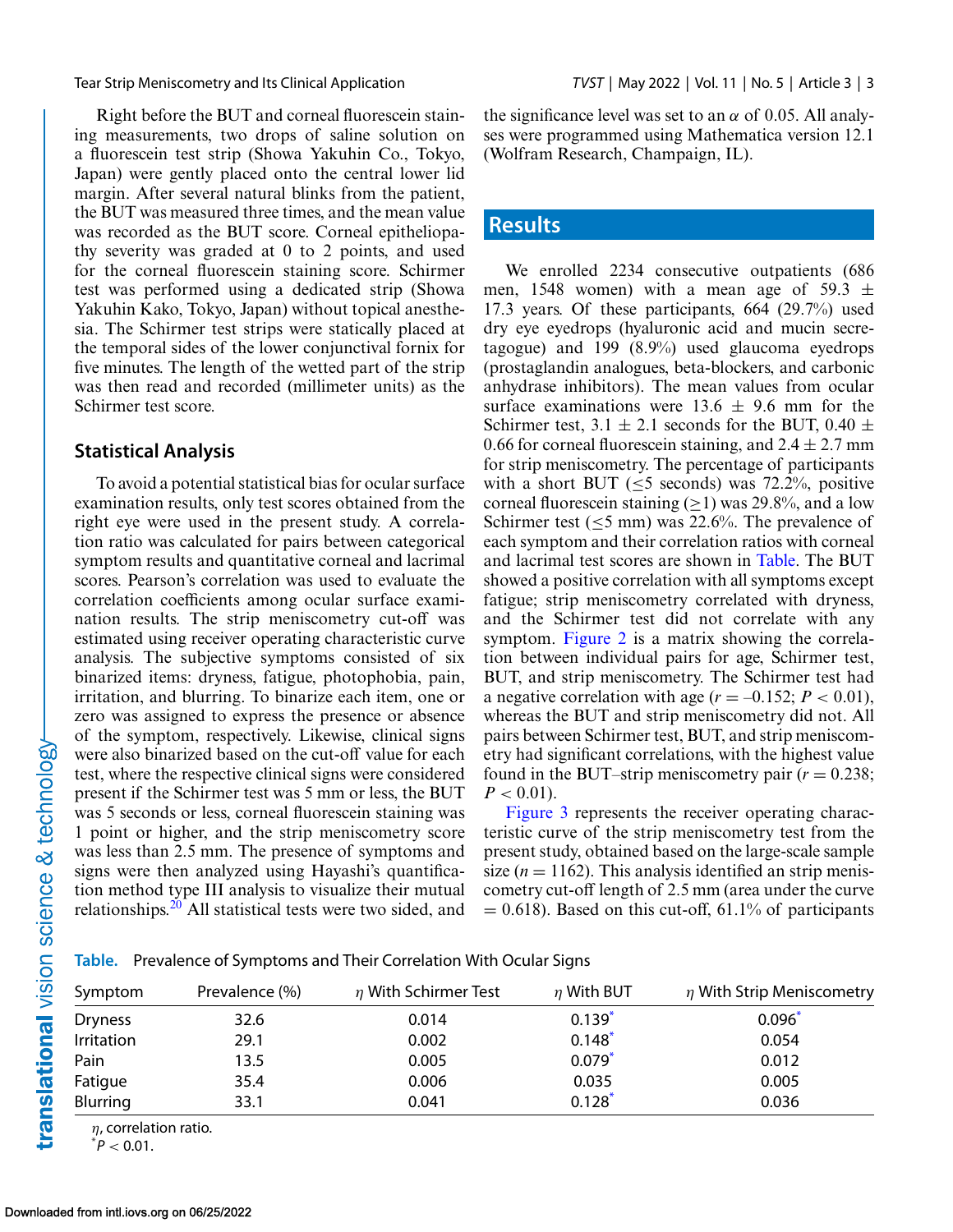<span id="page-3-0"></span>

**Figure 2.** Matrix showing the Pearson's correlation for individual pairs among age, ST, BUT, and SM examinations. The observation range for each examination is shown in the *diagonal cells* (*top left to bottom right*). The *upper right cells* show the scatter plots for each pair. The *lower left cells*show the correlation coefficient values (*r*). The presence of a significant correlation is indicated by \* (*P* < 0.01). Only ST showed a negative correlation with age. All pairs among corneal and lacrimal tests (ST, BUT, and SM) had positive correlations, but the most significant association was found in the BUT–SM pair. SM, strip meniscometry; ST, Schirmer test.



**Figure 3.** ROC curve of strip meniscometry. The ROC curve is shown to estimate the cut-off length of strip meniscometry based on the present large-case series data. The area under the curve value was 0.618. By optimizing the balance between the sensitivity (0.679) and specificity (0.464) (indicated by a *red circle*), the cut-off value was calculated to be 2.5 mm. ROC, receiver operating characteristic.

had a low strip meniscometry  $(\leq 2.5$  mm) compared with 87.4% considered low using the previous cut-off value (strip meniscometry ≤4.5 mm).

Figure 4 depicts the two-dimensional map of eigenvector components obtained through Hayashi's quantification type III analysis. This analysis was performed on the dataset in relation to the presence of subjective symptoms and clinical signs. It found a high



**Figure 4.** Hayashi's quantification type III analysis. A twodimensionally mapped schematic result of the Hayashi's quantification type III analysis. This plot is constructed using eigenvectors from the categorical data along the primary and secondary axes. The correlation coefficient (*r*) of each eigenvector is given in the axis labels. The distance between any pair from the clinical signs (ST, BUT, FLUO, and SM) and six subjective symptoms represents the similarity of that pair. *Dotted circles* indicate specific domains, suggesting the presence of a significant similarity. Signs from BUT, FLUO, and SM were similar, whereas ST was an outlier. Dryness, irritation, and pain showed a specific association with one another. FLUO, corneal fluorescein vital staining; SM, strip meniscometry; ST, Schirmer test.

similarity among the presence of signs by strip meniscometry, BUT and corneal fluorescein staining, while Schirmer test appeared to be isolated from the other signs. Three nonvisual symptoms (pain, irritation, and dryness) had a distinct similarity.

## **Discussion**

To the best of our knowledge, this study is the largest on the application of strip meniscometry in a clinical setting, where typical ocular surface examinations, such as the Schirmer test, BUT, and corneal fluorescein staining, were undertaken along with subjective symptomatology data. Previous studies of strip meniscometry were mostly conducted with a comparative study design between two groups, typically DED and normal groups, with moderate sample sizes of up to 100 in each group. $4,5$  In contrast, this study enrolled more than 2000 cases and was conducted in a more clinical setting compared with previous reports.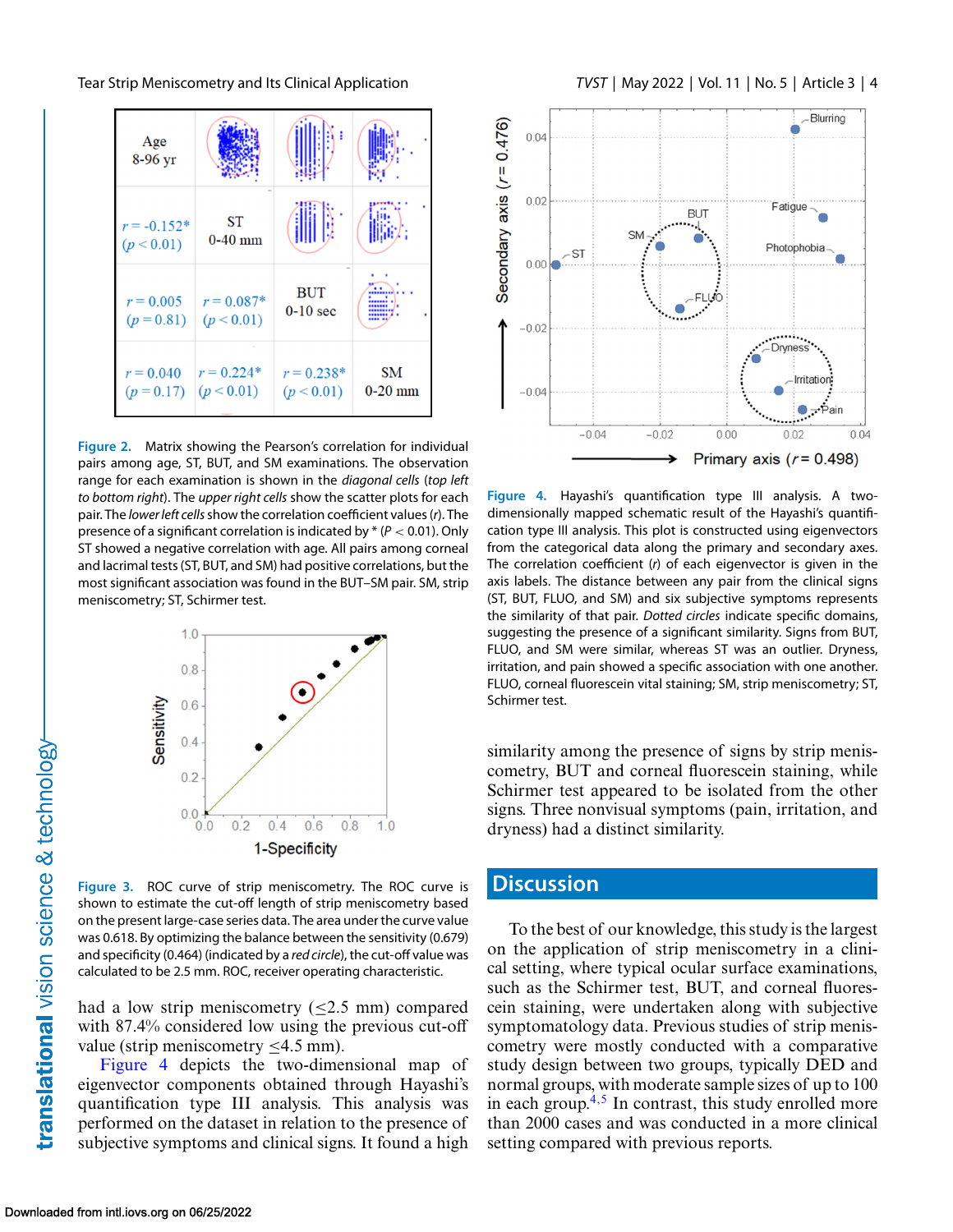The correlation ratio  $(n)$  is a convenient measure to evaluate an association between a categorical outcome with quantitative data. In this study, age correlated with the Schirmer test; however, this association could be ascribed to the tearing capability reflex decreasing with increasing age, which agrees with previous reports.[7](#page-5-0)

The cut-off length of strip meniscometry was previously reported as  $4.5$  mm (4 or 5 mm),<sup> $4.5$ </sup> but the present receiver operating characteristic analysis calculated it at 2.5 mm. The previous value was obtained using a comparative study design of moderate sample size  $(n < 100)$ , whereas our value calculated here used a comprehensive outpatient cohort comprising a large number of cases. As expected, the area under the curve value in this study tended to be lower than the previously reported values. Despite a weak area under the curve (0.618), our data clearly suggest a lower strip meniscometry cut-off length may be more practical for discriminating DED cases in daily clinical practice.

Results from ocular surface examinations are commonly provided as a quantitative measure. However, in clinical practice, the actual presence or absence of clinical signs is generally considered a stronger indicator than the test score itself. In other words, the categorical determination (presence or absence) of symptoms and signs is more useful in the clinical setting. As such, in the present study we sought to identify associations with all categorical data available. Furthermore, machine learning methods would be useful for data analysis in the future.

The Hayashi's quantification type III analysis, equivalent to a correspondence analysis, is best suited for this purpose. This analysis does not require an objective variable, and thus allows us to equally handle all categorical data to find their mutual similarities. $20$ Although the use of this analysis has been minimal in medical science to date, it was well-suited to the present study owing to the large sample size of the crosssectional cohort. It should be noted that this analysis is equivalent to the procedure to obtain eigenvalues and eigenvectors upon a particular matrix, where each element corresponds with the presence or absence of a symptom or sign. The acquisition of eigenvectors allows us to construct a multidimensional space, and its interpretation is intuitive; the similarity is expressed as the interdistance between the tests. For the sake of perception, results are often mapped onto twodimensional representations, where the primary and secondary axes are usually selected in descending eigenvalue order. Interpretation of the axes, however, can be subjective.

The Hayashi's quantification type III analysis clearly visualized similarity relationships between

respective pairs of subjective symptoms and clinical signs [\(Fig. 4\)](#page-3-0). Objective clinical signs were explicitly discriminated from subjective symptoms. Strip meniscometry with the cut-off of 2.5 mm had a noticeable similarity with BUT and corneal fluorescein staining. The Schirmer test results, however, were somewhat outlying, which is attributable to the Schirmer test results being potentially highly confounded by reflex secretion, whereas the other tests are not. This observation suggests that strip meniscometry could be more useful than the Schirmer test for initial diagnosis of DED with respect to the evaluation of lacrimal function. This result also demonstrated that there are distinct differences between nonvisual symptoms (dryness, irritation, and pain) and visual symptoms (fatigue, blurring, and photophobia) in relation to objective signs, although all symptoms are commonly experienced in patients with DED.

This study has several limitations. First, there was a potential recruitment bias and heterogenicity might not be completely eliminated because the study involved consecutive patients only at first visit under inclusion and exclusion criteria. Additionally, this study lacks a control group without DED and it is a considerable limitation to calculate the cut-off value for strip meniscometry. The comparison between dry eye and control groups under the relevant diagnostic criteria would further enhance the current results. The large sample size and multicenter study design may, however, overcome these limitations. Second, the Schirmer test and strip meniscometry were indicated for suspected DED and a selection bias was not excluded. Because the majority of participants complained of DEDrelated symptoms, the current study used both DED and non-DED participants to calculate the strip meniscometry cut-off value. Third, the results may not be conclusive owing to it being a single study. The clinical application of strip meniscometry should, therefore, be further confirmed in various clinical settings. Fourth, strip meniscometry measurements show diurnal variationin<sup>15</sup> and may vary depending upon season, climate, environment, medications, and systemic comorbidities. Finally, DED-related examinations based on validated questionnaires are necessary to confirm the present results, including tear osmolarity, corneal sensitivity, visual function, and DED symptoms.

This study has several strengths. First, our detailed and comprehensive collection of data on subjective symptoms and clinical manifestations associated with DED were all evaluated by a single experienced dry eye specialist (M.A.), according to the most frequently used and standardized Japanese dry eye criteria. This factor may have maximized the study's validity. Second,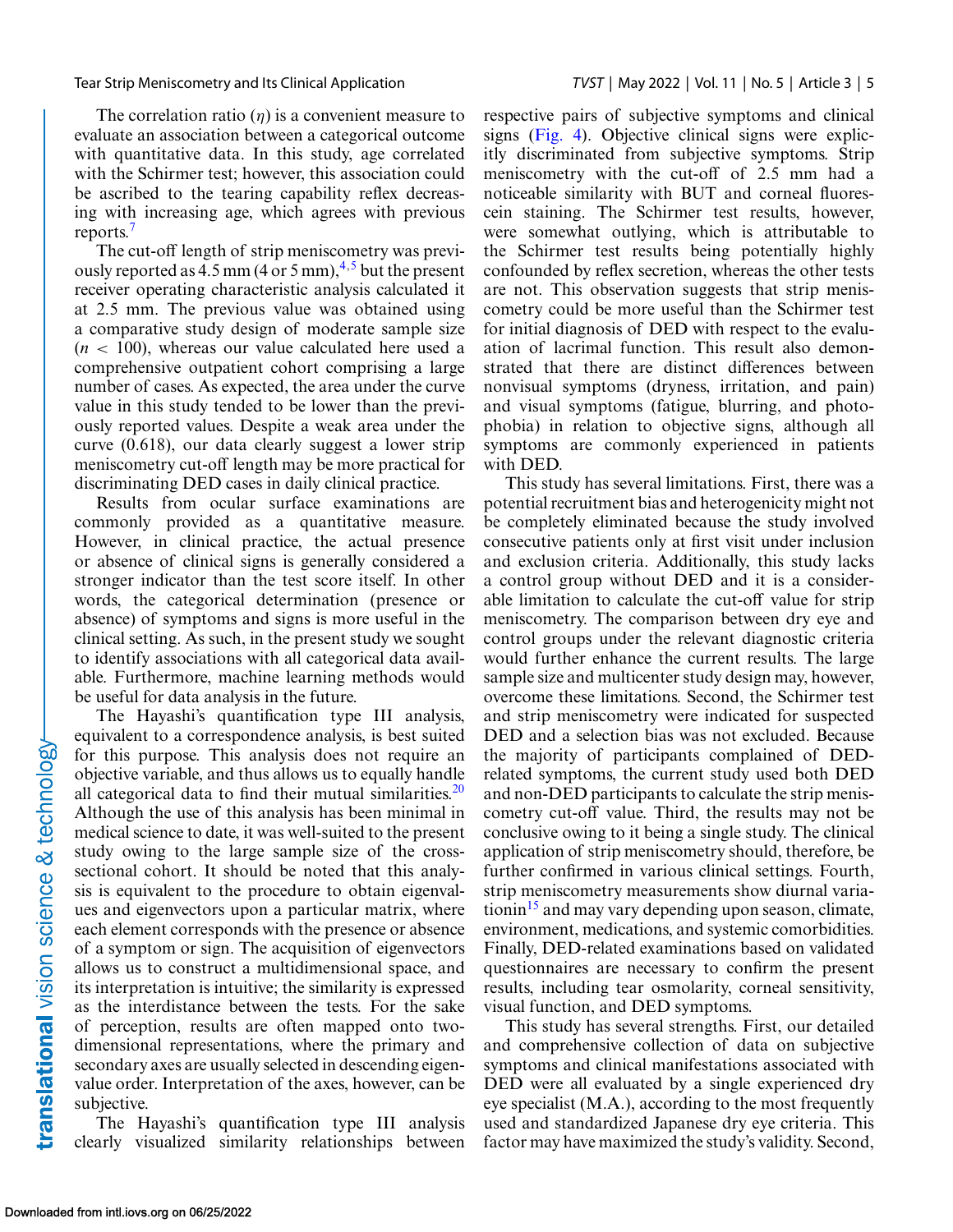<span id="page-5-0"></span>the samples were collected from multiple institutions in Japan, allowing us to conduct a large-scale case-control study enriched for ophthalmic parameters in a rigorous manner.

# **Conclusions**

For the sake of clinical utility, the relationships between clinical signs and symptoms were discussed based on their presence and absence. Strip meniscometry results using a cut-off of 2.5 mm may be a more useful clinical indicator for the initial screening of dry eye.

## **Acknowledgments**

The authors thank Hiroshi Otake, Tsutomu Sakai, Aya Ohira, and Mico Arai, CO, for help with data collection.

Disclosure: **K. Miyasaka,** Echo Electricity Co., Ltd. (E); **M. Ayaki,** None; **K. Negishi,** None

## **References**

- 1. Tsubota K, Pflugfelder SC, Liu Z, et al. Defining dry eye from a clinical perspective. *Int J Mol Sci*. 2020;21:9271.
- 2. Kojima T, Dogru M, Kawashima M, Nakamura S, Tsubota K. Advances in the diagnosis and treatment of dry eye. *Prog Retin Eye Res*. 2020;29:100842.
- 3. Yokoi N, Georgiev GA. Tear film-oriented diagnosis and tear film-oriented therapy for dry eye based on tear film dynamics. *Invest Ophthalmol Vis Sci.* 2018;59:DES13–DES22.
- 4. Dogru M, Ishida K, Matsumoto Y, et al. Strip meniscometry: a new and simple method of tear meniscus evaluation. *Invest Ophthalmol Vis Sci*. 2006;47:1895–1901.
- 5. Ibrahim OMA, Dogru M, Ward SK, et al. The efficacy, sensitivity, and specificity of strip meniscometry in conjunction with tear function tests in the assessment of tear meniscus. *Invest Ophthalmol Vis Sci*. 2011;52:2194–2198.
- 6. Shinzawa M, Dogru M, Miyasaka K, Shimazaki J, Sekiryu T. Application of CASIA SS-1000 optical coherence tomography tear meniscus imag-

ing in testing the efficacy of new strip meniscometry in dry eye diagnosis. *Eye Contact Lens*. 2018;44(Suppl 1):S44–S49.

- 7. Negishi K, Ayaki M, Uchino M, Takei K, Tsubota K. Strip meniscometry correlates with ocular surface tests and symptoms. *Transl Vis Sci Technol*. 2020;9:31.
- 8. Kojima T, Matsumoto Y, Ibrahim OMA, et al. Effect of controlled adverse chamber environment exposure on tear functions in silicon hydrogel and hydrogel soft contact lens wearers. *Invest Ophthalmol Vis Sci*. 2011;52:8811–8817.
- 9. Ishikawa S, Takeuchi M, Kato N. The combination of strip meniscometry and dry eye-related qualityof-life score is useful for dry eye screening during health checkup: cross-sectional study. *Medicine (Baltimore)*. 2018;97:e12969.
- 10. Lee KW, Kim JY, Chin HS, Seo KY, Kim TI, Jung JW. Assessment of the tear meniscus by strip meniscometry and keratograph in patients with dry eye disease according to the presence of meibomian gland dysfunction. *Cornea*. 2017;36:189– 195.
- 11. Shinzawa M, Dogru M, Miyasaka K, Kojima T, Tsubota K. The application of strip meniscometry to the evaluation of tear volume in mice. *Invest Ophthalmol Vis Sci.* 2019;60:2088–2091.
- 12. Alshammeri S, Madden L, Hagan S, Pearce EI. Strip meniscometry tube: a rapid method for assessing aqueous deficient dry eye. *Clin Exp Optom*. 2020;103:469–473.
- 13. Ishikawa S, Shoji T, Yamada N, et al. Efficacy of strip meniscometry for detecting lacrimal obstructive diseases among patients with epiphora. *Transl Vis Sci Technol.* 2019;8:8.
- 14. Osawa I, Esaka Y, Kojima T, Simsek C, Kudo H, Dogru M. Feasibility of strip meniscometry for tear volume evaluation in lacrimal passage obstruction. *Diagnostics (Basel).* 2020;10: 179.
- 15. Ayaki M, Tachi N, Hashimoto Y, Kawashima M, Tsubota K, Negishi K. Diurnal variation of human tear meniscus volume measured with tear strip meniscometry self-examination. *PLoS One*. 2019;14:e0215922
- 16. Miyasaka K, Kazama Y, Iwashita H, Wakaiki S, Saito A. A novel strip meniscometry method for measuring aqueous tear volume in dogs: clinical correlations with the Schirmer tear and phenol red thread tests. *Vet Ophthalmol*. 2019;22:864– 871.
- 17. Rajaei SM, Ansari Mood M, Asadi F, et al. Strip meniscometry in dogs, cats, and rabbits. *Vet Ophthalmol*. 2018;21:210–213.